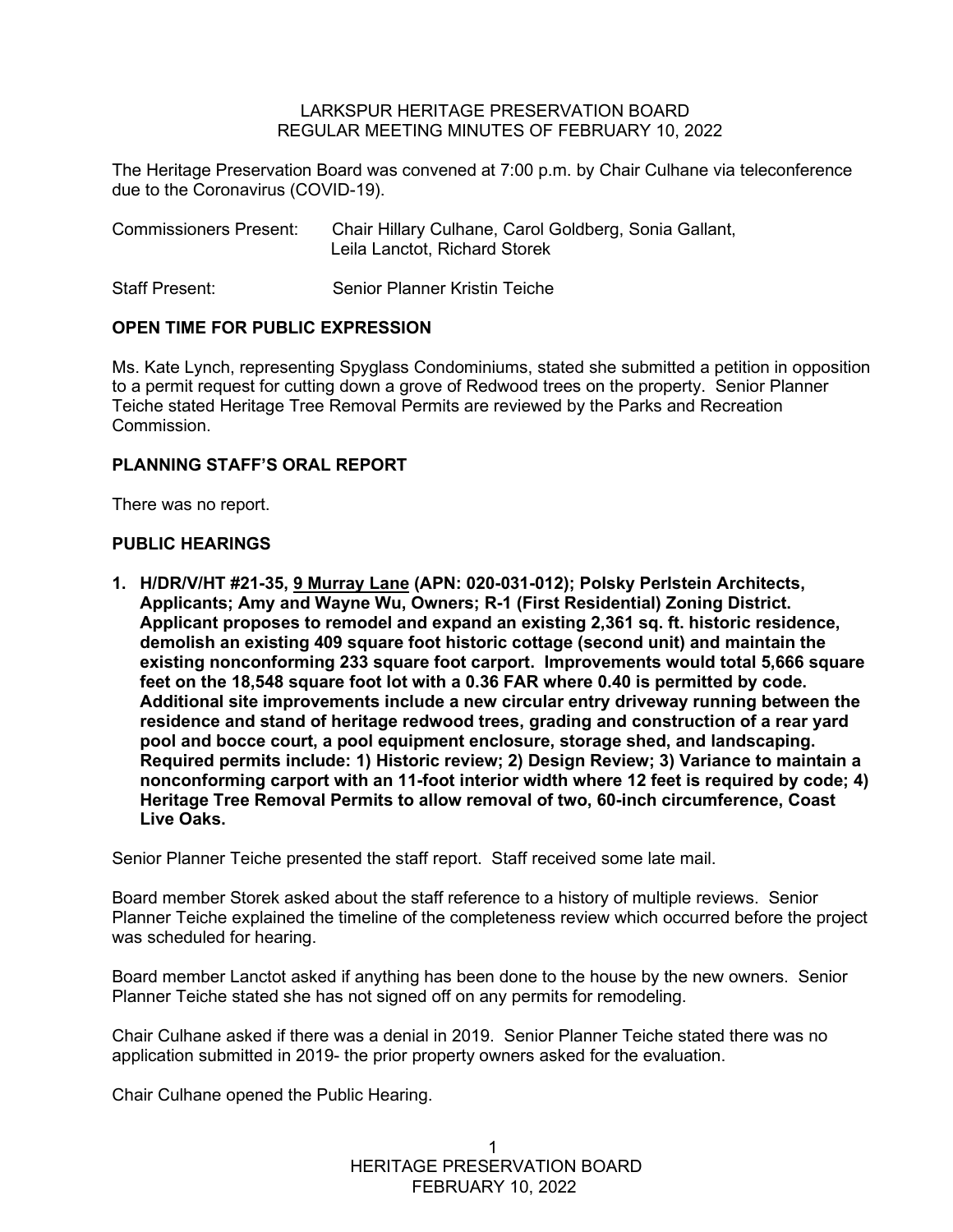Mr. Wayne Wu, owner, made the following comments:

- They want to invest in the house to bring it back to where it should be.
- The left side is the historic front of the home

Mr. Jared Polsky, architect, made the following comments:

- His firm has remodeled many historic homes in Larkspur.
- He discussed the history of the house.
- The west wing is clearly cobbled together.
- The rear west wing and the rear cottage are in terrible condition and have not been maintained.
- It will be difficult to make the findings that these elements need protection.
- They plan to preserve the historic front of the house as it is now.
- The old building needs a new foundation, new exterior walls, a new roof, proper drainage, new electric and plumbing, and more.
- They ask for flexibility with respect to the east facing porch which has a tar papered shed roof, the rear cottage, and the west gable façade.
- He displayed the alternate roof plan.
- They were not able to get a contractor to install story poles in time for this meeting.

Senior Planner Teiche played the video presented by the applicants.

Mr. and Mrs. Wu made the following comments:

- The family needs more space.
- The project needs to be financially viable.
- The roofline of the west wing is uneven, and the foundation is dilapidated.
- It does not make sense to allocate money to the detached cottage.
- They are not asking for any Variances.

Chair Culhane asked Mr. Polsky if the Board has the most recent drawings. Mr. Polsky stated "no". the plans have since been revised to address comments of the historic architect. There is a reduced entry to the new part of the building which pushed the stairway into the main body of the house.

Chair Culhane asked about the reduced height. Mr. Polsky stated the main ridge of the new addition will be 28 feet above grade.

Board member Lanctot asked if the City's Architectural Historian Jeri Holan has seen the new design. Senior Planner Teiche stated "no".

Board member Gallant asked if reconstructing the east portion would include dismantling something that currently exists. Mr. Polsky stated "yes".

Board member Goldberg asked if the proposed porch would be deeper than what currently exists. Mr. Polsky stated "yes".

Chair Culhane stated there is more to designating historic structures than the person who lived there. This house meets other criteria. Board member Goldberg agreed.

Board member Gallant referred to the evaluation from Dan Peterson done in 2003. She noted this structure had significant adjusted scores over time.

Board member Storek asked Mr. Polsky to explain his misinterpretation of the comments in the City Architect's report.

Ms. Amara Morrison made the following comments:

• She is an attorney representing the owners of 39 Rancheria Road.

 HERITAGE PRESERVATION BOARD FEBRUARY 10, 2022  $\mathfrak{D}$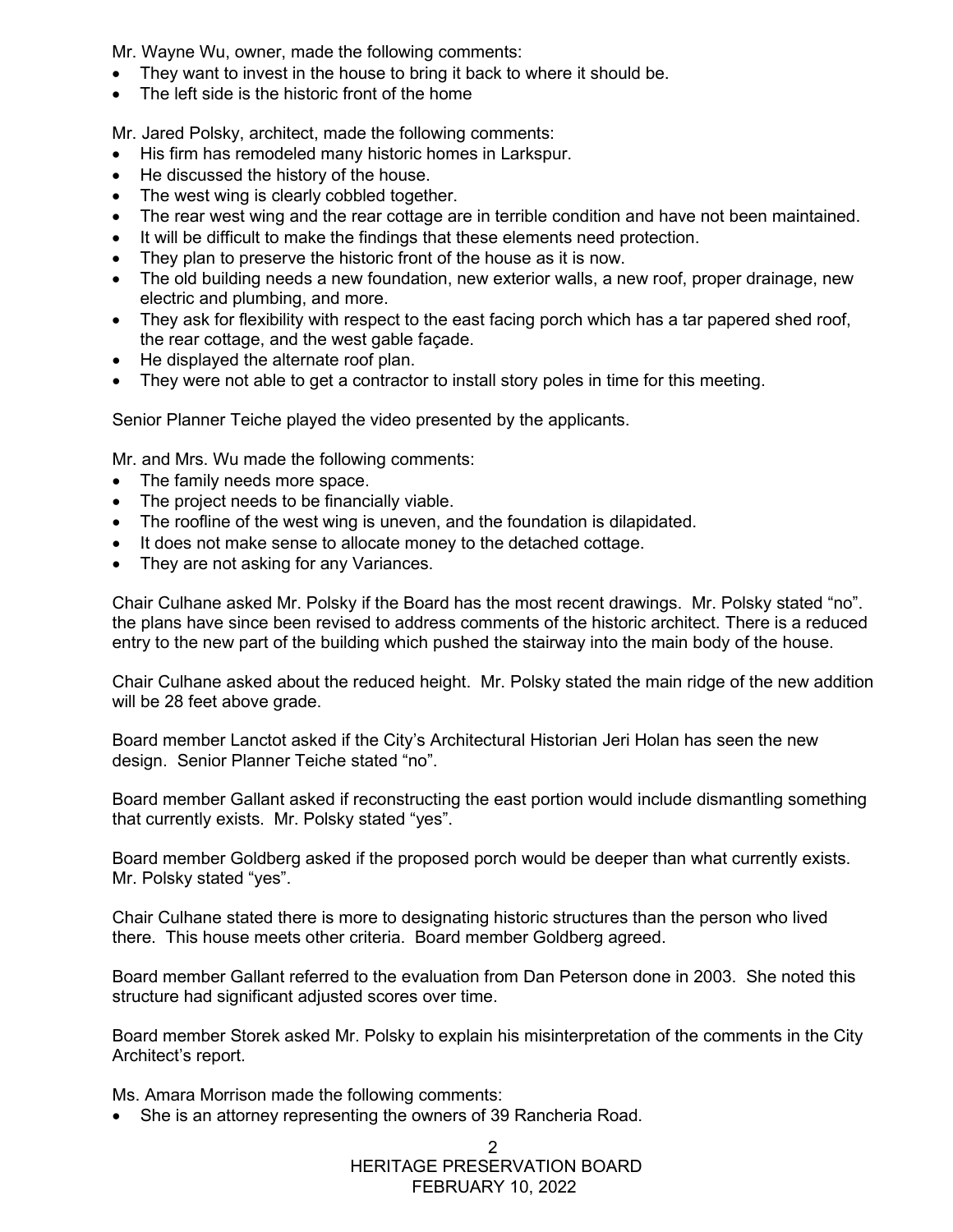- It is inappropriate for the City to rely on a California Environmental Quality Act (CEQA) exemption in connection with the project.
- An exemption is only appropriate if the construction and alteration of the historic resource is undertaken in conformance with the Secretary of Interior standards.
- The alterations to the primary residence and demolition of the cottage do not meet these standards
- Cost is not a consideration under CEQA.
- This matter should be continued to allow for an appropriate level of environmental review.

Mr. Chad Solter, Murray Lane, made the following comments:

- The owners have showed him all the plans. This is a beautiful preservation.
- He supports the project.

Mr. Tim Beal, Tulane Avenue, made the following comment:

• He supports the project

Ms. Fran Capeletti made the following comment:

• The history should be thoroughly researched.

Mr. James Holmes, Larkspur, made the following comments:

- The cottage should be retained if possible: it relates to a particular period of the Murray ownership, it is the last reminder of that period, and there should be hesitancy in eliminating second units.
- An argument can be made that an addition is consistent with the evolution of this house.

Mr. John Weinberg made the following comments:

- The history of Larkspur is rich and ever-changing.
- The plans attempt to preserve the historic nature of the home while improving it for the family's needs.

Mr. Richard Cunningham made the following comments:

- There are only three houses in Larkspur that share a similar history. He discussed their history.
- He is glad the owners are taking on this project.

Mr. Bill Kruger made the following comment:

• He supports the project.

Ms. Amy Kruger made the following comments:

- The home is in disrepair and collapsing.
- The side wing is unattractive and unlivable.

Chair Culhane closed the Public Hearing.

Board member Lanctot provided the following comments:

She appreciated the neighbor's endorsements.

Chair Culhane provided the following comments:

- She appreciated the owners intention of bring the structure into the  $21<sup>st</sup>$  Century.
- The Board needs to make sure the plans meet the standards.
- She was disappointed the Board was not able to review the revised ridgeline.

Board member Storek provided the following comments:

• He appreciated the owners taking on this project and making it their home.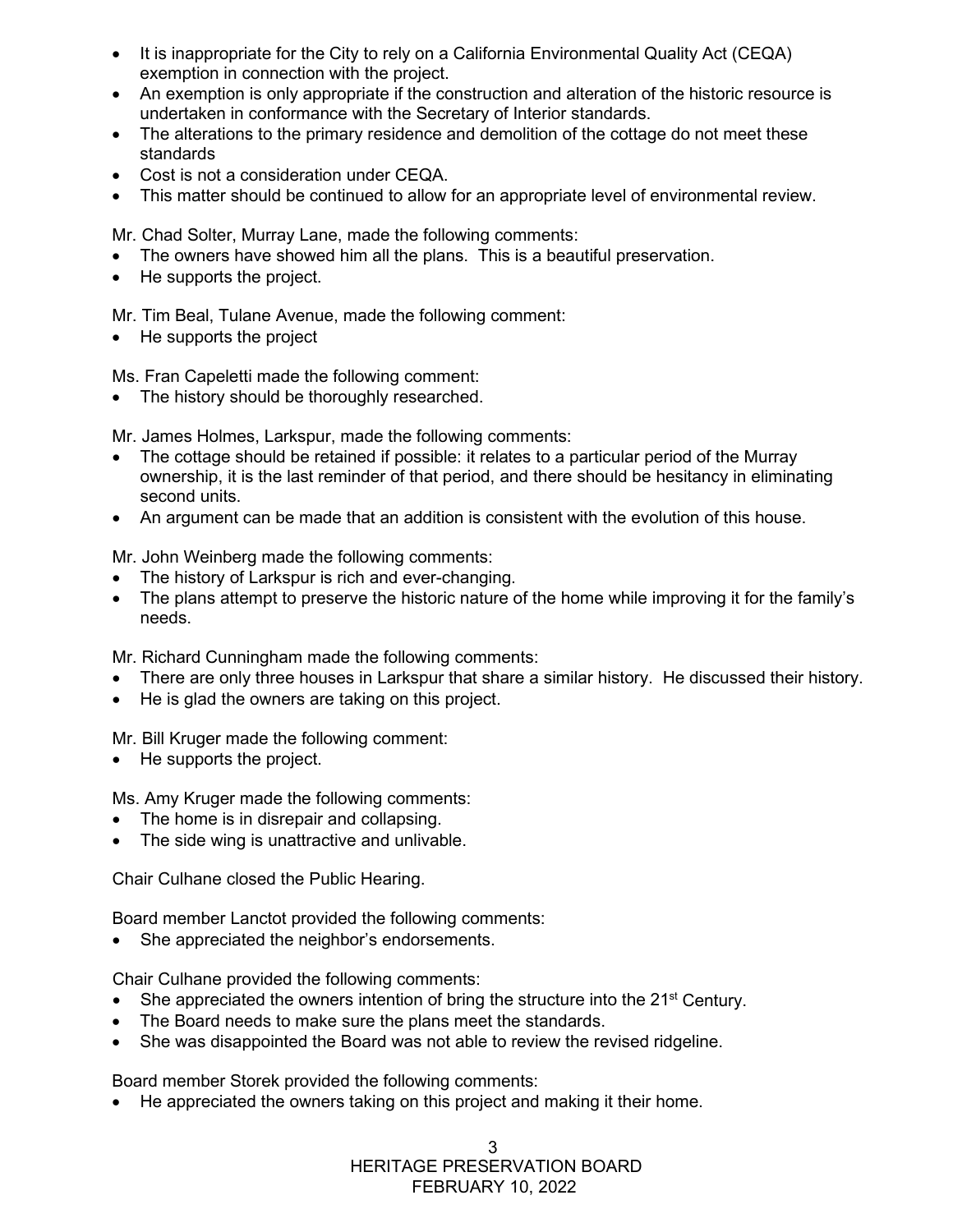- This renovation project can comply with the Secretary of Interior standards.
- The applicants should resubmit so the project is in compliance.

Board member Gallant provided the following comment:

• The Board does not know what the revision looks like- perhaps it complies with the Secretary of Interior standards.

Chair Culhane provided the following comments:

- Conditions need to be met to qualify with the Department of Interior's Standards and CEQA.
- The north view is part of the west wing (logging cabin). Perhaps they can extend an overhang.
- They need to revisit the west porch.
- They have come up with a creative solution to the cottage but she is not sure it would satisfy the standards.
- The elevation of the driveway is not clear.
- She is not sure about the height of the retaining wall.
- They need to install story poles.
- They are very close.

Board member Goldberg provided the following comments:

- She agreed that four items need to be addressed.
- They are close.
- Accommodations could be made for the porch.
- The revisions should be submitted for the Board to review.
- They have been clever in handling the cottage. She is not sure if it complies.

Chair Culhane asked staff for some guidance. Senior Planner Teiche stated the Board could continue the item to allow the applicant to submit revisions that are more in keeping with the standards. The City is allowed to apply a CEQA Categorical Exemption if the improvements meet the Secretary of Interior Standards.

Mr. Polsky made the following comments:

• He asked if the request was: 1) Enlarge the east porch to match historic pictures; 2) Keep the tar papered roof on the north side; 3) Maintain the façade of the cottage; 4) Submit drawings depicting lowering the roof.

Chair Culhane provided the following comment:

- She stated "yes".
- She suggested retaining the porch on the northwest corner. The Board agreed.
- All original materials should be preserved as much as possible and specified on the plans along with any new materials.

Board member Gallant provided the following comments:

- She stated "yes" to Mr. Polsky's question about the request.
- She agreed with the applicants concerns about the porch- undoing and then reconstructing something to look old was an odd idea.

Board member Storek provided the following comments:

- It was dangerous for the Board to be specifically prescribing what should and should not be done. This is up to the owner and applicant.
- There should be compliance.